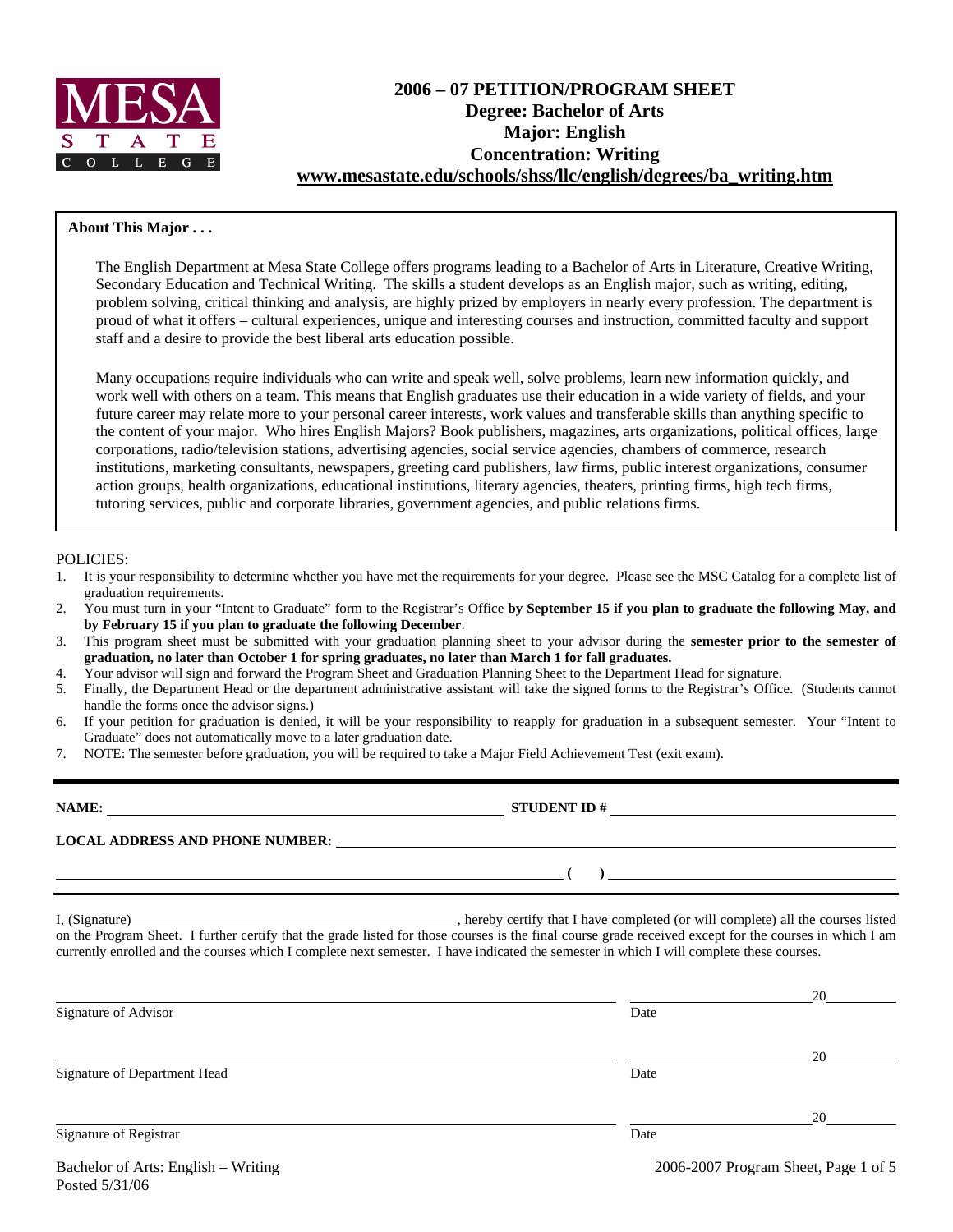- Must earn 120 semester hours and meet the academic residency requirements to earn a baccalaureate degree at Mesa State College.
- Must earn a minimum of 40 semester hours in upper division courses (i.e., 300-level and 400-level courses).
- A cumulative grade point average of 2.0 or higher must be maintained for all courses taken and for all courses in the major.
- All English majors must maintain at least a 3.0 average in their upper division ENGL courses.
- When filling out this program sheet a course can only be used once, i.e., no double counting is allowed between categories.
- Excess KINA/HPWE courses beyond the two required and pre-collegiate courses (usually numbered below 100) cannot be used for graduation.
- All degree requirements must be completed as described. Any exceptions or substitutions must be recommended in advance by the faculty advisor and approved by the Department Head.
- It is recommended that students work closely with a faculty advisor when selecting courses and scheduling classes prior to registration.
- Students are required to participate in exit examinations or other programs deemed necessary to comply with the college accountability requirement.

#### General Education Requirements (Minimum of 33 semester hours) See the M.S.C. catalog for the list of courses that meet the general education categories.

| Trns/Subs<br>Credit<br>Course<br>No.<br>Grade<br>Term<br>Year<br>English: ENGL 111 and 112 (6 semester hours, must receive a grade<br>of "C" or higher, must be completed by the time the student has 60<br>semester hours.)<br>*ENGL<br>*ENGL<br>*ENGL 129, Honors English, may be substituted for ENGL 111 and ENGL<br>112. Must earn a grade of "C" or better. May need to take additional electives. | Trns/Subs<br>Credit<br>Course<br>No.<br>Grade<br>Term<br>Year<br>Social and Behavioral Sciences: (6 Semester Hours)<br><b>Fine Arts:</b> (3 semester hours)                                                              |
|----------------------------------------------------------------------------------------------------------------------------------------------------------------------------------------------------------------------------------------------------------------------------------------------------------------------------------------------------------------------------------------------------------|--------------------------------------------------------------------------------------------------------------------------------------------------------------------------------------------------------------------------|
| Math: MATH 110 or higher (3 semester hours, must receive a grade<br>of "C" or better, must be completed by the time the student has 60<br>semester hours.)<br><b>MATH</b><br><b>Humanities:</b> (6 semester hours)                                                                                                                                                                                       | <b>Natural Sciences:</b> (6 semester hours)<br>(At least one course must include a lab)                                                                                                                                  |
|                                                                                                                                                                                                                                                                                                                                                                                                          | Applied Studies: (3 semester hours)                                                                                                                                                                                      |
| Other Requirements (9 semester hours)                                                                                                                                                                                                                                                                                                                                                                    |                                                                                                                                                                                                                          |
| Kinesiology: (3 Semester Hours)<br>Trns/Subs<br>Course<br>No.<br>Credit<br>Grade<br>Year<br>Term                                                                                                                                                                                                                                                                                                         | <b>Bachelor of Arts Degree Distinction:</b> (6 semester hours)<br>(Two consecutive classes in the same foreign language.)                                                                                                |
| KINE/HPWA<br>100<br>$\blacksquare$<br>$\overline{1}$<br>KINA/HPWE<br>KINA/HPWE<br>See the M.S.C. catalog for the list of approved KINA/HPWE/Selected DANC<br>courses.                                                                                                                                                                                                                                    | No.<br>Credit<br>Grade<br>Trns/Subs<br>Course<br>Term<br>Year<br>3 <sup>7</sup><br>FLA<br>3 <sup>7</sup><br>FLA<br>(FLAS 114 & 115 will <b>NOT</b> fulfill this requirement.) (Must receive a grade of "C" or<br>above.) |
| <b>English - Writing Major Requirements (48 semester hours)</b><br>All English majors must maintain at least a 3.0 average in their upper division ENGL courses.                                                                                                                                                                                                                                         |                                                                                                                                                                                                                          |
| English Core (18 semester hours)                                                                                                                                                                                                                                                                                                                                                                         |                                                                                                                                                                                                                          |
| Trns/Subs<br>Credit<br>Course<br>No.<br>Grade<br>Term<br>Year<br>ENGL<br>254<br>3 <sup>7</sup><br><b>ENGL</b><br>255<br>3<br>3<br><b>ENGL</b><br>261                                                                                                                                                                                                                                                     | Trns/Subs<br>Course<br>No.<br>Credit<br>Grade<br>Term<br>Year<br><b>ENGL</b><br>262<br>3 <sup>7</sup><br>3 <sup>1</sup><br><b>ENGL</b><br>421<br>3<br>*ENGL<br>494                                                       |
| *ENGL 494 Seminar in Literature must be taken after 90 semester hours have been accumulated. A student may take the seminar in the junion year, but must take it<br>again in the senior year. The junior-year class will count as an elective.                                                                                                                                                           |                                                                                                                                                                                                                          |

**Continued on page 3**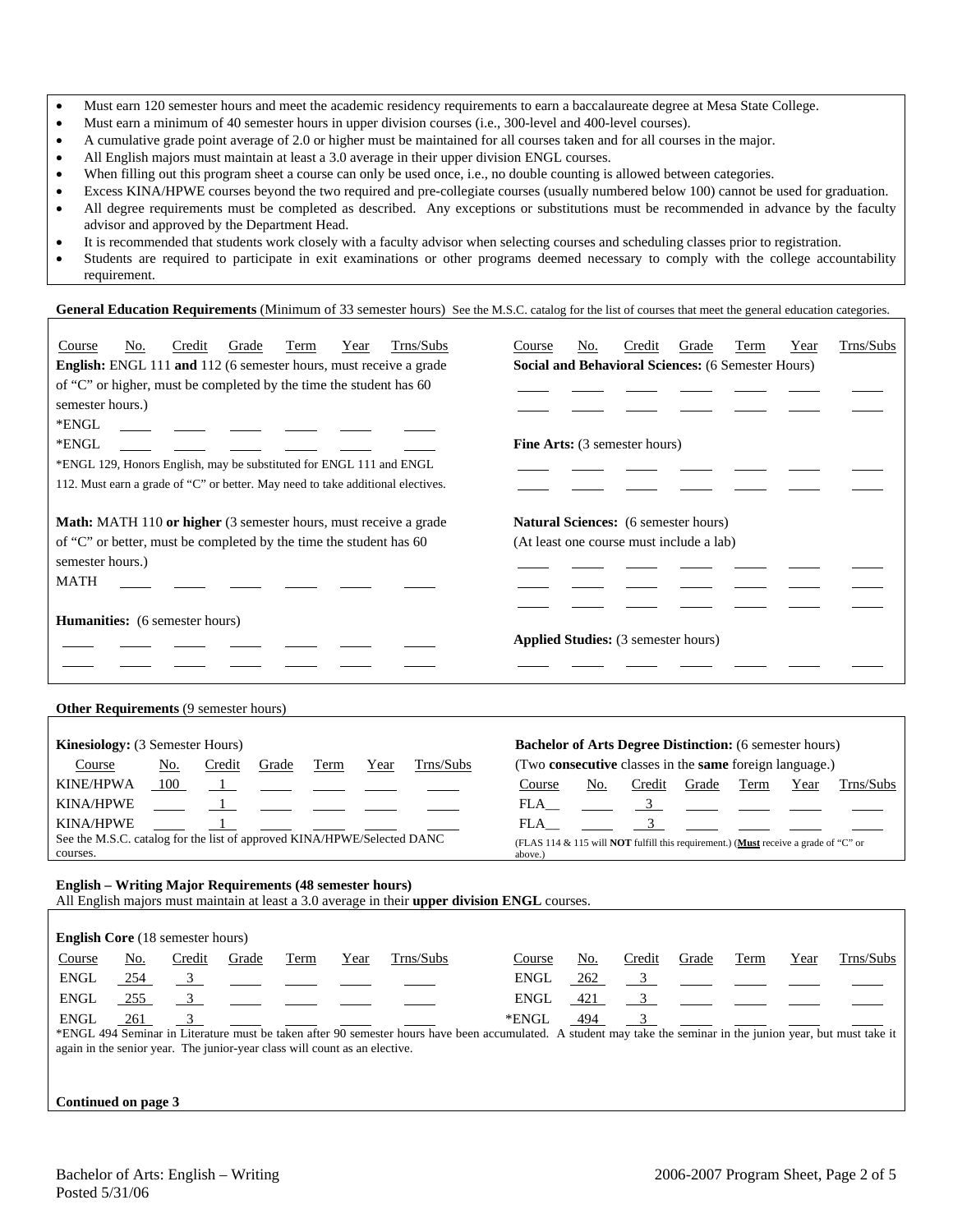|                                                                                         |     |                         | <b>Concentration in Writing (30 Semester Hours)</b>                                                                                                                                                                                                                                                                                                                  |      |      |                                                                                                                                                                                                                                                                                                                                                                                                                                                                                                                                                                                                                                                                                                                                                            |             |     |                                                                                                                                                                                                                                                                                                                        |       |      |      |                                                               |
|-----------------------------------------------------------------------------------------|-----|-------------------------|----------------------------------------------------------------------------------------------------------------------------------------------------------------------------------------------------------------------------------------------------------------------------------------------------------------------------------------------------------------------|------|------|------------------------------------------------------------------------------------------------------------------------------------------------------------------------------------------------------------------------------------------------------------------------------------------------------------------------------------------------------------------------------------------------------------------------------------------------------------------------------------------------------------------------------------------------------------------------------------------------------------------------------------------------------------------------------------------------------------------------------------------------------------|-------------|-----|------------------------------------------------------------------------------------------------------------------------------------------------------------------------------------------------------------------------------------------------------------------------------------------------------------------------|-------|------|------|---------------------------------------------------------------|
| <b>Required Courses (9 semester hours)</b>                                              |     |                         |                                                                                                                                                                                                                                                                                                                                                                      |      |      |                                                                                                                                                                                                                                                                                                                                                                                                                                                                                                                                                                                                                                                                                                                                                            |             |     |                                                                                                                                                                                                                                                                                                                        |       |      |      |                                                               |
| Course                                                                                  | No. | Credit                  | Grade                                                                                                                                                                                                                                                                                                                                                                | Term | Year | Trns/Subs                                                                                                                                                                                                                                                                                                                                                                                                                                                                                                                                                                                                                                                                                                                                                  | Course      | No. | Credit                                                                                                                                                                                                                                                                                                                 | Grade | Term | Year | Trns/Subs                                                     |
| <b>ENGL</b>                                                                             | 386 | $\overline{3}$          | $\frac{1}{2}$ and $\frac{1}{2}$                                                                                                                                                                                                                                                                                                                                      |      |      |                                                                                                                                                                                                                                                                                                                                                                                                                                                                                                                                                                                                                                                                                                                                                            | <b>ENGL</b> |     | $\overline{\mathbf{3}}$                                                                                                                                                                                                                                                                                                |       |      |      |                                                               |
| <b>ENGL</b>                                                                             | 492 | $\overline{\mathbf{3}}$ |                                                                                                                                                                                                                                                                                                                                                                      |      |      |                                                                                                                                                                                                                                                                                                                                                                                                                                                                                                                                                                                                                                                                                                                                                            |             |     | (ENGL 440 or ENGL 451)                                                                                                                                                                                                                                                                                                 |       |      |      |                                                               |
|                                                                                         |     |                         |                                                                                                                                                                                                                                                                                                                                                                      |      |      |                                                                                                                                                                                                                                                                                                                                                                                                                                                                                                                                                                                                                                                                                                                                                            |             |     |                                                                                                                                                                                                                                                                                                                        |       |      |      |                                                               |
|                                                                                         |     |                         |                                                                                                                                                                                                                                                                                                                                                                      |      |      | Literary Backgrounds (6 semester hours) Choose one course from Early Literatures List and one course from Later Literatures.                                                                                                                                                                                                                                                                                                                                                                                                                                                                                                                                                                                                                               |             |     |                                                                                                                                                                                                                                                                                                                        |       |      |      |                                                               |
|                                                                                         |     |                         |                                                                                                                                                                                                                                                                                                                                                                      |      |      |                                                                                                                                                                                                                                                                                                                                                                                                                                                                                                                                                                                                                                                                                                                                                            |             |     |                                                                                                                                                                                                                                                                                                                        |       |      |      | Later Literatures: Choose one course from ENGL 314, ENGL 315, |
| Early Literatures: Choose one class from ENGL 301, ENGL 311,                            |     |                         |                                                                                                                                                                                                                                                                                                                                                                      |      |      |                                                                                                                                                                                                                                                                                                                                                                                                                                                                                                                                                                                                                                                                                                                                                            |             |     | ENGL 316, ENGL 330, ENGL 435, ENGL 436, ENGL 438,                                                                                                                                                                                                                                                                      |       |      |      |                                                               |
| ENGL 313, ENGL 335, ENGL 355, ENGL 470                                                  |     |                         |                                                                                                                                                                                                                                                                                                                                                                      |      |      |                                                                                                                                                                                                                                                                                                                                                                                                                                                                                                                                                                                                                                                                                                                                                            |             |     | ENGL 471, ENGL 475, ENGL 478                                                                                                                                                                                                                                                                                           |       |      |      |                                                               |
| <b>ENGL</b>                                                                             |     |                         | $\frac{3}{2}$ $\frac{3}{2}$ $\frac{1}{2}$ $\frac{1}{2}$ $\frac{1}{2}$ $\frac{1}{2}$                                                                                                                                                                                                                                                                                  |      |      |                                                                                                                                                                                                                                                                                                                                                                                                                                                                                                                                                                                                                                                                                                                                                            | <b>ENGL</b> |     | $\frac{3}{\sqrt{2}}$ $\frac{3}{\sqrt{2}}$ $\frac{3}{\sqrt{2}}$ $\frac{3}{\sqrt{2}}$                                                                                                                                                                                                                                    |       |      |      |                                                               |
| ENGL 396 (when applicable) and ENGL 496 (when applicable)<br><b>ENGL</b><br><b>ENGL</b> |     |                         | $\frac{3}{\sqrt{3}}$ $\frac{3}{\sqrt{3}}$ $\frac{3}{\sqrt{3}}$ $\frac{3}{\sqrt{3}}$ $\frac{3}{\sqrt{3}}$ $\frac{3}{\sqrt{3}}$ $\frac{3}{\sqrt{3}}$ $\frac{3}{\sqrt{3}}$ $\frac{3}{\sqrt{3}}$ $\frac{3}{\sqrt{3}}$ $\frac{3}{\sqrt{3}}$ $\frac{3}{\sqrt{3}}$ $\frac{3}{\sqrt{3}}$ $\frac{3}{\sqrt{3}}$ $\frac{3}{\sqrt{3}}$ $\frac{3}{\sqrt{3}}$ $\frac{3}{\sqrt{3}}$ |      |      | Writing (9 semester hours) Choose three writing courses from ENGL 250, ENGL 380, ENGL 381, ENGL 382, ENGL 383, ENGL 384, ENGL 385,<br>$\frac{3}{\sqrt{2}} \quad \frac{3}{\sqrt{2}} \quad \frac{3}{\sqrt{2}} \quad \frac{3}{\sqrt{2}} \quad \frac{3}{\sqrt{2}} \quad \frac{3}{\sqrt{2}} \quad \frac{3}{\sqrt{2}} \quad \frac{3}{\sqrt{2}} \quad \frac{3}{\sqrt{2}} \quad \frac{3}{\sqrt{2}} \quad \frac{3}{\sqrt{2}} \quad \frac{3}{\sqrt{2}} \quad \frac{3}{\sqrt{2}} \quad \frac{3}{\sqrt{2}} \quad \frac{3}{\sqrt{2}} \quad \frac{3}{\sqrt{2}} \quad \frac{3}{\sqrt{2}} \quad \frac{3}{\sqrt{2}} \quad \frac{3$<br>English Electives (6 semester hours) Choose two courses from the English Electives list on page 4. One course must be upper division. |             |     | ENGL $\frac{3}{2}$ $\frac{3}{2}$ $\frac{3}{2}$ $\frac{3}{2}$ $\frac{3}{2}$ $\frac{3}{2}$ $\frac{3}{2}$ $\frac{3}{2}$ $\frac{3}{2}$ $\frac{3}{2}$ $\frac{3}{2}$ $\frac{3}{2}$ $\frac{3}{2}$ $\frac{3}{2}$ $\frac{3}{2}$ $\frac{3}{2}$ $\frac{3}{2}$ $\frac{3}{2}$ $\frac{3}{2}$ $\frac{3}{2}$ $\frac{3}{2}$ $\frac{3}{$ |       |      |      |                                                               |
| ENGL                                                                                    |     |                         |                                                                                                                                                                                                                                                                                                                                                                      |      |      | $\frac{3}{\sqrt{3}}$                                                                                                                                                                                                                                                                                                                                                                                                                                                                                                                                                                                                                                                                                                                                       | ENGL        |     | $\frac{3}{\sqrt{2}}$ $\frac{3}{\sqrt{2}}$ $\frac{3}{\sqrt{2}}$ $\frac{3}{\sqrt{2}}$                                                                                                                                                                                                                                    |       |      |      |                                                               |
|                                                                                         |     |                         |                                                                                                                                                                                                                                                                                                                                                                      |      |      |                                                                                                                                                                                                                                                                                                                                                                                                                                                                                                                                                                                                                                                                                                                                                            |             |     |                                                                                                                                                                                                                                                                                                                        |       |      |      |                                                               |
|                                                                                         |     |                         |                                                                                                                                                                                                                                                                                                                                                                      |      |      | Electives (All college level courses appearing on your final transcript, not listed above that will bring your total semester hours to 120 hours.<br>Excludes KINA/HPWE activity courses.) (30 semester hours; 4-7 hours of upper division may be needed.)                                                                                                                                                                                                                                                                                                                                                                                                                                                                                                 |             |     |                                                                                                                                                                                                                                                                                                                        |       |      |      |                                                               |
| Course                                                                                  | No. | Credit                  | Grade                                                                                                                                                                                                                                                                                                                                                                | Term | Year | Trns/Subs                                                                                                                                                                                                                                                                                                                                                                                                                                                                                                                                                                                                                                                                                                                                                  | Course      | No. | Credit                                                                                                                                                                                                                                                                                                                 | Grade | Term | Year | Trns/Subs                                                     |
|                                                                                         |     |                         |                                                                                                                                                                                                                                                                                                                                                                      |      |      |                                                                                                                                                                                                                                                                                                                                                                                                                                                                                                                                                                                                                                                                                                                                                            |             |     |                                                                                                                                                                                                                                                                                                                        |       |      |      |                                                               |
|                                                                                         |     |                         |                                                                                                                                                                                                                                                                                                                                                                      |      |      |                                                                                                                                                                                                                                                                                                                                                                                                                                                                                                                                                                                                                                                                                                                                                            |             |     |                                                                                                                                                                                                                                                                                                                        |       |      |      |                                                               |
|                                                                                         |     |                         |                                                                                                                                                                                                                                                                                                                                                                      |      |      |                                                                                                                                                                                                                                                                                                                                                                                                                                                                                                                                                                                                                                                                                                                                                            |             |     |                                                                                                                                                                                                                                                                                                                        |       |      |      |                                                               |
|                                                                                         |     |                         |                                                                                                                                                                                                                                                                                                                                                                      |      |      |                                                                                                                                                                                                                                                                                                                                                                                                                                                                                                                                                                                                                                                                                                                                                            |             |     |                                                                                                                                                                                                                                                                                                                        |       |      |      |                                                               |
|                                                                                         |     |                         |                                                                                                                                                                                                                                                                                                                                                                      |      |      |                                                                                                                                                                                                                                                                                                                                                                                                                                                                                                                                                                                                                                                                                                                                                            |             |     |                                                                                                                                                                                                                                                                                                                        |       |      |      |                                                               |
|                                                                                         |     |                         |                                                                                                                                                                                                                                                                                                                                                                      |      |      |                                                                                                                                                                                                                                                                                                                                                                                                                                                                                                                                                                                                                                                                                                                                                            |             |     |                                                                                                                                                                                                                                                                                                                        |       |      |      |                                                               |
|                                                                                         |     |                         |                                                                                                                                                                                                                                                                                                                                                                      |      |      |                                                                                                                                                                                                                                                                                                                                                                                                                                                                                                                                                                                                                                                                                                                                                            |             |     |                                                                                                                                                                                                                                                                                                                        |       |      |      |                                                               |

# **GRADUATION INFORMATION**

See the "Undergraduate Graduation Requirements" in the Mesa State College catalog for additional graduation information.

**GENERAL EDUCATION REQUIREMENTS** (Minimum of 33 Semester Hours) See current Mesa State College catalog for list of courses that fulfill the requirements below. If one (or more) of the selections below is required in your major, you must use it to fulfill the major requirement and **make a different selection to meet the general education requirement. The courses may not be used to fulfill both requirements.**

**English – 6** Semester Hours (Must be **completed** before student has 60 semester hours. Must receive grade of "C" or above.) ENGL 111 **and** ENGL 112 **or** ENGL 129 *(by permission)*

**Mathematics – 3** Semester Hours chosen from: MATH 110 **or higher** (Must be **completed** before student has 60 semester hours. Must receive grade of "C" or above.)

**Humanities – 6** semester hours

**Social and Behavioral Sciences – 6** semester hours

**Fine Arts – 3** semester hours

**Natural Sciences – 6** semester hours (At least one course must include a lab.)

**Applied Studies – 3** semester hours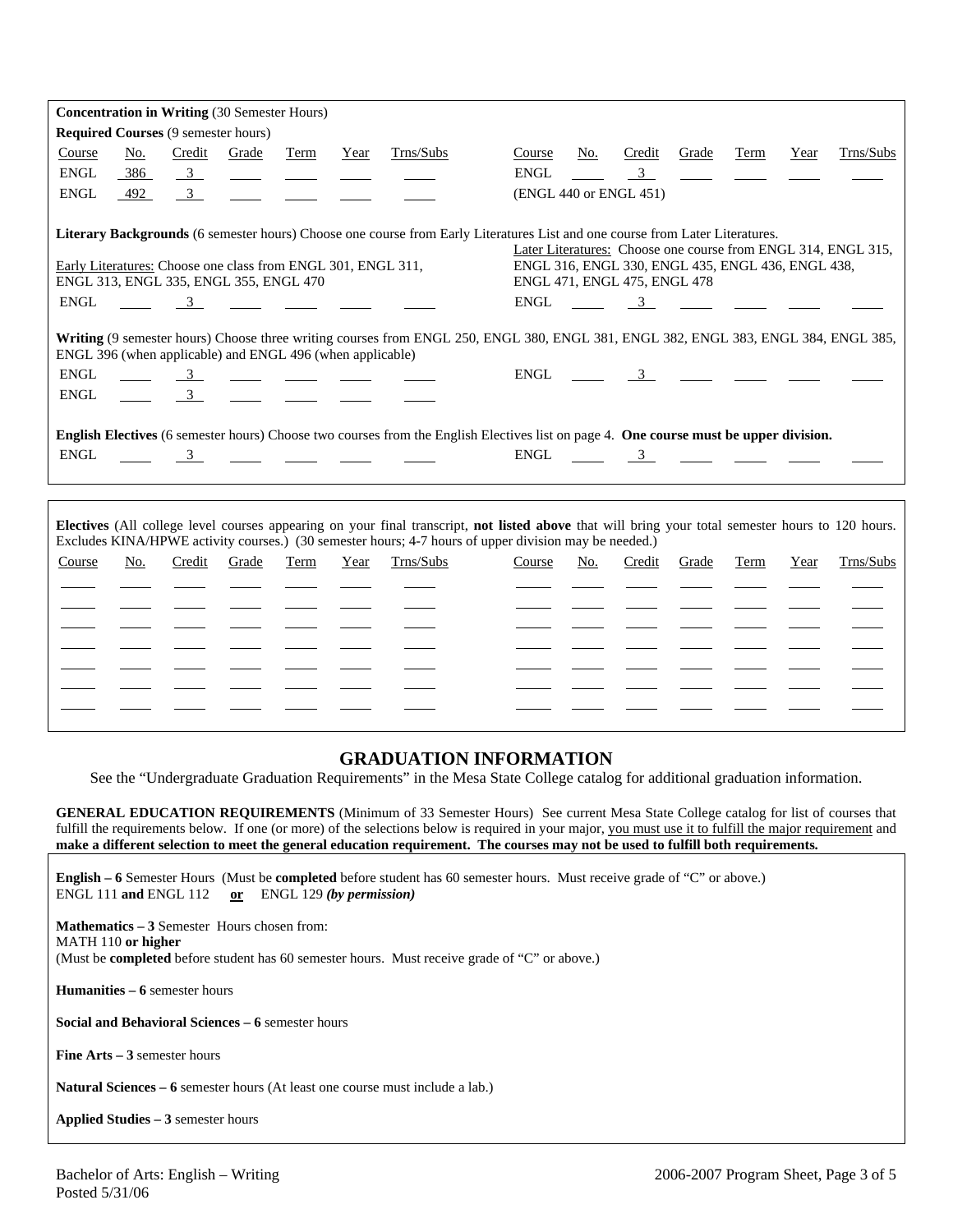#### **OTHER REQUIREMENTS** (9 Semester Hours)

**Kinesiology – 3** Semester Hours Each student must take KINE/HPWA 100 together with two KINA/HPWE/Selected DANC courses. See current catalog for listing.

**Degree Distinction – 6** Semester Hours

\*Select from one of the following sequences: FLAF 111 *followed by* FLAF 112 **or** FLAG 111 *followed by* FLAG 112 **Or** FLAS 111 *followed by* FLAS 112 **or** Two **consecutive** classes in the **same** foreign language. \*(FLAS 114 & 115 will **NOT** fulfill this requirement. **Must** receive a grade of "C" or above in **both** classes.)

### **English - Writing** (48 Semester Hours)

All English majors must maintain at least a 3.0 average in their **upper division ENGL** courses.

| <b>English Core (18 Semester Hours)</b>              | <b>English Electives (6 Semester Hours) Select from:</b> |
|------------------------------------------------------|----------------------------------------------------------|
| ENGL 254 Survey of English Literature I              | One class must be upper division                         |
| ENGL 255 Survey of English Literature II             | ENGL 131 Western World Literature I                      |
| ENGL 261 Survey of American Literature I             | ENGL 132 Western World Literature II                     |
| ENGL 262 Survey of American Literature II            | <b>ENGL 150 Introduction to Literature</b>               |
| ENGL 421 History of Literary Criticism               | ENGL 222 Mythology                                       |
| ENGL 494 Senior Seminar in Literature                | ENGL 231 Non-Western World Literature I                  |
|                                                      | ENGL 232 Non-Western World Literature II                 |
| <b>Writing Concentration (30 Semester Hours)</b>     | <b>ENGL 240 Children's Literature</b>                    |
| Required courses (9 semester hours)                  | <b>ENGL 250 Introduction to Creative Writing</b>         |
| ENGL 386 Roots of Modern Rhetoric                    | <b>ENGL 301 Classical Literature</b>                     |
| ENGL 440 History of the English Language             | <b>ENGL 311 English Medieval Literature</b>              |
| <b>Or</b>                                            | ENGL 313 English Renaissance Literature                  |
| ENGL 451 Structure of the English Language           | ENGL 314 American Literature to 1830                     |
| ENGL 492 Seminar in Writing                          | ENGL 315 American Literature 1830-1870                   |
| Literary Backgrounds (6 semester hours)              | ENGL 316 American Literature 1870-1900                   |
| Early Literatures - Select 3 semester hours from:    | ENGL 330 Women in World Thought and Literature           |
| ENGL 301 Classical Greek and Latin Literature        | ENGL 335 The Bible as Literature                         |
| ENGL 311 English Medieval Literatures                | ENGL 343 Language and Literacy                           |
| ENGL 313 English Renaissance Literature              | <b>ENGL 370 Major Authors</b>                            |
| ENGL 335 The Bible as Literature                     | <b>ENGL 380 Creative Writing: Nonfiction</b>             |
| ENGL 355 Shakespeare                                 | <b>ENGL 381 Creative Writing: Fiction</b>                |
| ENGL 470 18 <sup>th</sup> Century British Literature | <b>ENGL 383 Creative Writing: Poetry</b>                 |
| Later Literatures - Select 3 semester hours from:    | ENGL 384 Expository and Persuasive Writing               |
| ENGL 314 American Literature to 1830                 | <b>ENGL 385 Technical Writing</b>                        |
| ENGL 315 American Literature 1830-1870               | ENGL 390 Introduction to Film Studies                    |
| ENGL 316 American Literature 1870-1900               | ENGL 395 Independent Study                               |
| ENGL 330 Women in World Thought and Literature       | <b>ENGL 396 Topics</b>                                   |
| ENGL 435 American Literature 1900-1945               | <b>ENGL 415 American Folklore</b>                        |
| ENGL 436 American Literature 1945-Present            | ENGL 421 History of Literary Criticism                   |
| ENGL 438 Ethnic Experience in U.S. Literature        | <b>ENGL 423 Short Story</b>                              |
| <b>ENGL 471 British Romanticism</b>                  | ENGL 435 American Literature 1900-1945                   |
| <b>ENGL 475 Victorian Literature</b>                 | ENGL 436 American Literature 1945 to the Present         |
| ENGL 478 20 <sup>th</sup> Century British Literature | ENGL 438 Ethnic Experience in U.S. Literature            |
| <b>Select 9 semester hours from:</b>                 | ENGL 470 18 <sup>th</sup> Century British Literature     |
| <b>ENGL 250 Introduction to Creative Writing</b>     | <b>ENGL 471 British Romanticism</b>                      |
| <b>ENGL 380 Creative Writing: Nonfiction</b>         | <b>ENGL 475 Victorian Literature</b>                     |
| ENGL 381 Creative Writing: Fiction                   | ENGL 478 20 <sup>th</sup> Century British Literature     |
| ENGL 382 Creative Writing: Character and Narrative   | ENGL 495 Independent Study                               |
| <b>ENGL 383 Creative Writing: Poetry</b>             | <b>ENGL 496 Topics</b>                                   |
| ENGL 384 Expository and Persuasive Writing           |                                                          |
| <b>ENGL 385 Technical Writing</b>                    |                                                          |
| ENGL 396 Topics (when applicable)                    |                                                          |
| ENGL 496 Topics (when applicable)                    |                                                          |

**General Electives: 30 Semester Hours;** 4-7 semester hours of upper division credit may be needed.

Students are required to participate in exit examinations or other programs deemed necessary to comply with the college accountability requirement. All degree requirements must be completed as described above. Any exceptions or substitutions must be recommended in advance by the faculty advisor and approved by the Department Head.